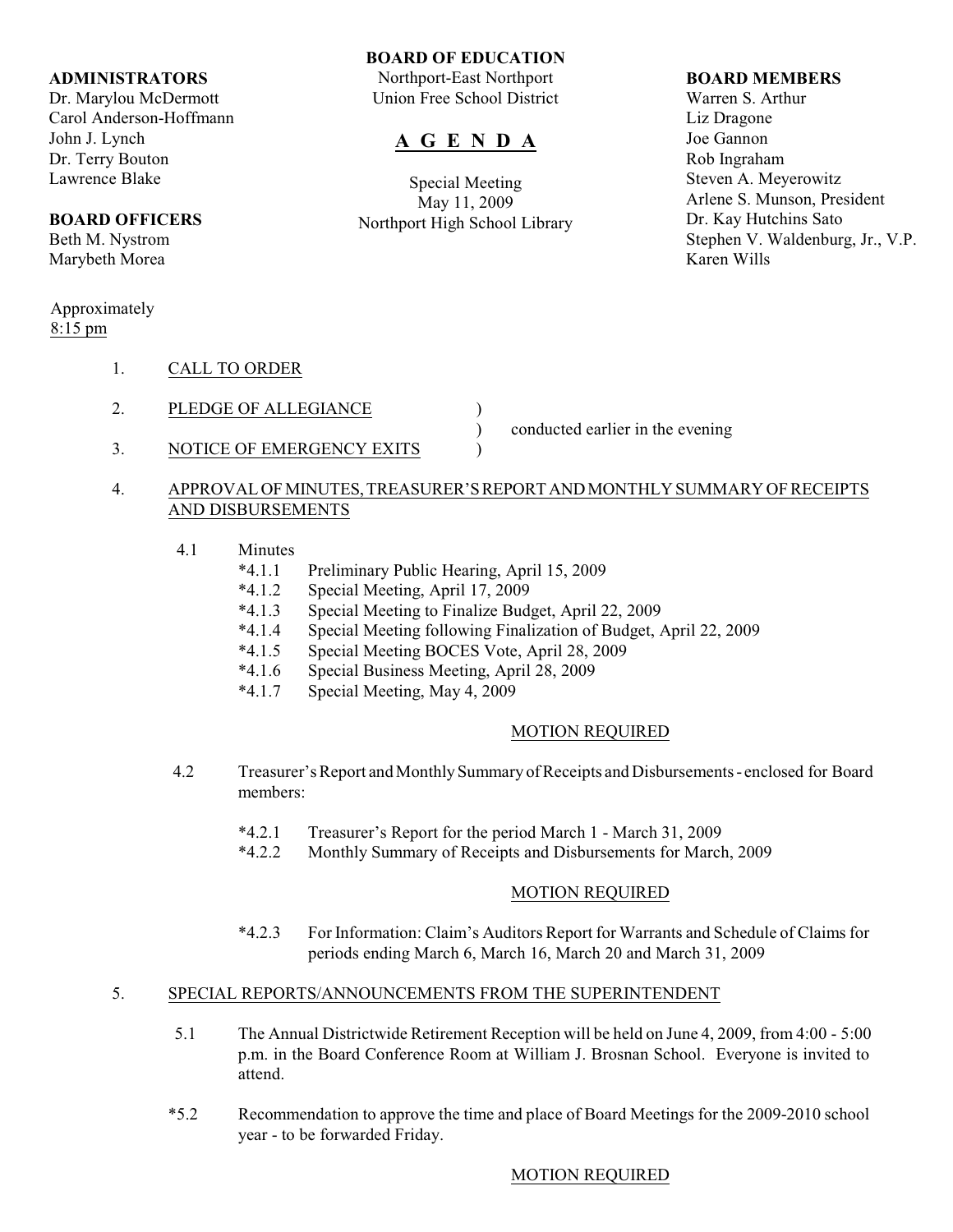5.3 Designation by the Board President of Board members to bring voting returns to the William J. Brosnan School (Election Headquarters) on May 19, 2009 from the Fifth Avenue Elementary School and Dickinson Avenue Elementary School. The President of the Board will report the returns from Election Headquarters.

# 6. COMMUNICATIONS

*Please Note: This is the opportunity for persons who had written letters to the Board to speak to the* Board regarding the issues raised in their communications. Speakers are asked to keep their comments *brief, and to speak for no longer than 5 minutes.*

There were no letters of communication

### 7. PUBLIC PARTICIPATION

*Please Note: Community members are invited to share their questions, comments, or concerns with the school board. When speaking, citizensshould state their name and address for the record and limit their presentation to 5 minutes. Where possible, the board will answer factual questions immediately. A written response may be provided when information is not available. If a response would involve discussion of board policy or decisions which might be of interest to citizens not present at the meeting, the board may place the item on a future meeting agenda*.

### 8. SUPERINTENDENT'S REPORT, GENERAL - FOR BOARD ACTION

8.1 Recommendation to approve the following Personnel Schedules:

| $*8.1.1$ | Schedule A          | $\sim 10^{-11}$ | Certified Staff                |
|----------|---------------------|-----------------|--------------------------------|
| $*8.1.2$ | Schedule B          | $\sim 100$      | Non-Instructional Staff        |
| $*8.1.3$ | Schedule C          | $\sim$ $-$      | <b>Salary Transfers</b>        |
| $*8.1.4$ | Schedule D          | $\sim$ $-$      | Extra Pay                      |
|          | $*8.1.5$ Schedule J | $\sim 10^{-1}$  | Committee on Special Education |

#### MOTION REQUIRED

- 8.2 Recommendation to receive for a first reading the following policy:
	- \*8.2.1 Policy #9511 *"Continuing Education and Recreation Teachers and Temporary, Substitute and Student Non-Instructional Employees"*

### MOTION REQUIRED

# 9. SUPERINTENDENT'S REPORT, FINANCIAL - FOR BOARD ACTION

\*9.1 Recommendation to approve the attached resolution authorizing the issuance of Tax Anticipation Notes not to exceed \$47,000,000 in anticipation of the receipt of taxes to be levied for the fiscal year ending June 30, 2010.

# MOTION REQUIRED

 9.2 Recommendation to authorize the Board President to sign a contract with the following district to provide Health Services for Northport-East Northport students attending school in that district during the 2008-2009 school year: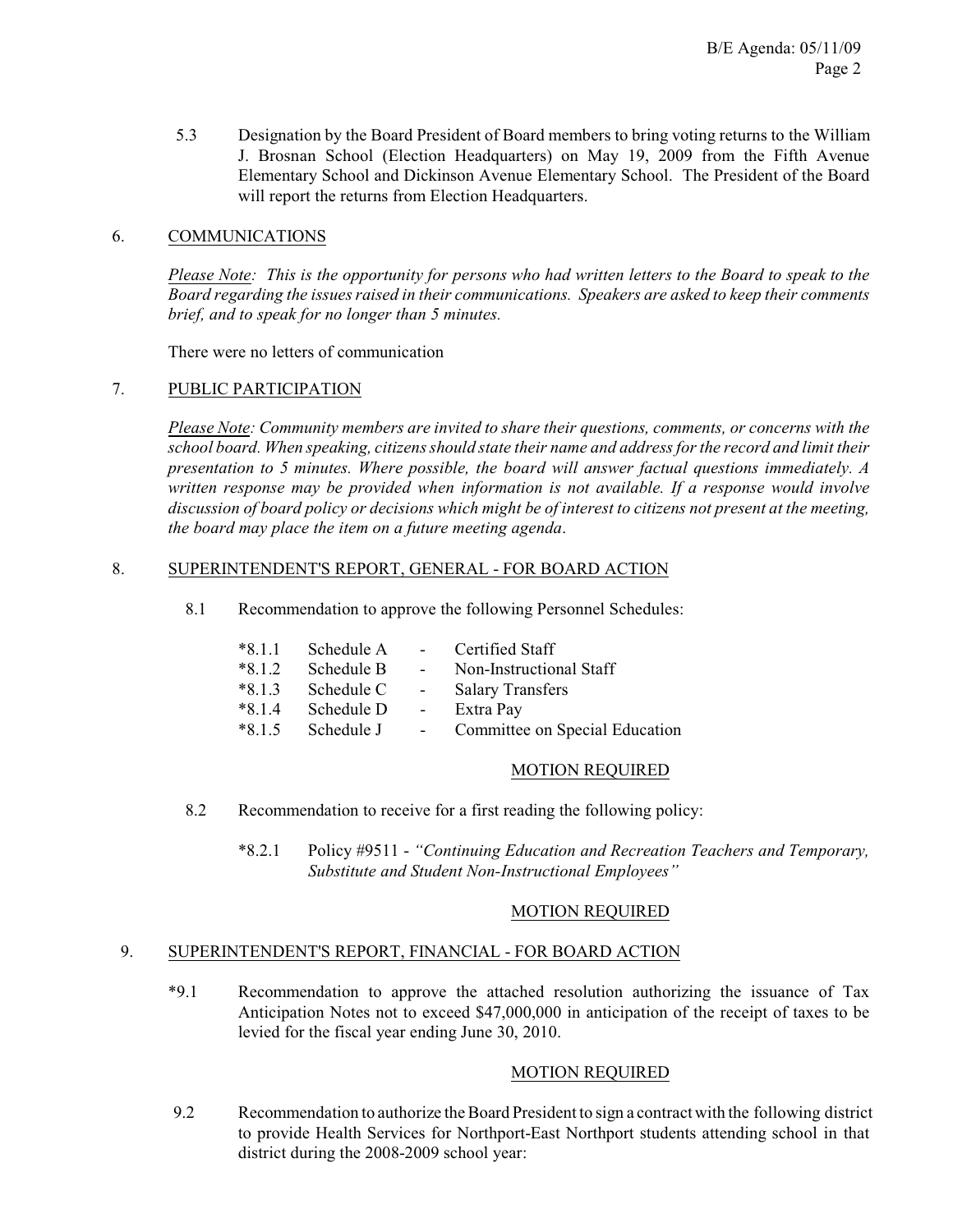- 9.2.1 South Huntington Union Free School District, 92 students attending St. Anthony's High School @ \$764.83, 1 student attending St. Anthony's High School for 26 weeks  $(a)$  \$497.12, and 17 students attending Long Island School for the Gifted  $(a)$ \$764.83, totaling \$83,863.59
- 9.2.2 Smithtown Central School District, 8 students attending Harbor Country Day School, and 19 students attending Smithtown Christian School @707.44, totaling \$19,100.88

## MOTION REQUIRED

- 9.3 Recommendation to receive the following donations to the District:
	- 9.3.1 Scholarship fund donations: \$100 to the Lt. Commander Christopher Tragna Memorial Scholarship from Frances & Bertram Delmage, \$200 to the Lt. Commander Christopher Tragna Memorial Scholarship from Dr. & Mrs. Gideon Burian, \$500 to the Laurene G. Quigley ESL Memorial Scholarship and \$500 to the Laurene G. Quigley Memorial Scholarship from David L. Quigley, \$4000 to the Henrietta Ackerly Memorial Scholarship from Steven Ingerman
	- 9.3.2 Two education programs, Hooked on Phonics and Hooked on Math, donated by Mrs. Kathy Orent, to Ocean Avenue Elementary School, valued estimated to be \$600.

### MOTION REQUIRED

- 9.4 Recommendation to authorize the administration to apply for the following Grant:
	- \*9.4.1 Campaign for the Civic Mission of Schools Program in the amount of \$3,000 to support Civic Education initiatives at Pulaski Road Elementary School, East Northport Middle School and Northport Middle School through Project PATCH.

### MOTION REQUIRED

# 10. SUPERINTENDENT'S REPORT - FOR INFORMATION ONLY

- 10.1 Student Activity Account Reports for March, 2009 from:
	- \*10.1.1 Northport High School
	- \*10.1.2 East Northport Middle School
	- \*10.1.3 Northport Middle School
- \*10.2 Schedule H Use of Facilities
- \*10.3 Investment Report for March, 2009
- \*10.4 Monthly Revenue & Budget Status Report as of March 2009
- 11. UNFINISHED BUSINESS
- 12. NEW BUSINESS
- 13. ADJOURNMENT

(Board policy requires adjournment by 11:00 p.m. unless meeting is extended by vote.)